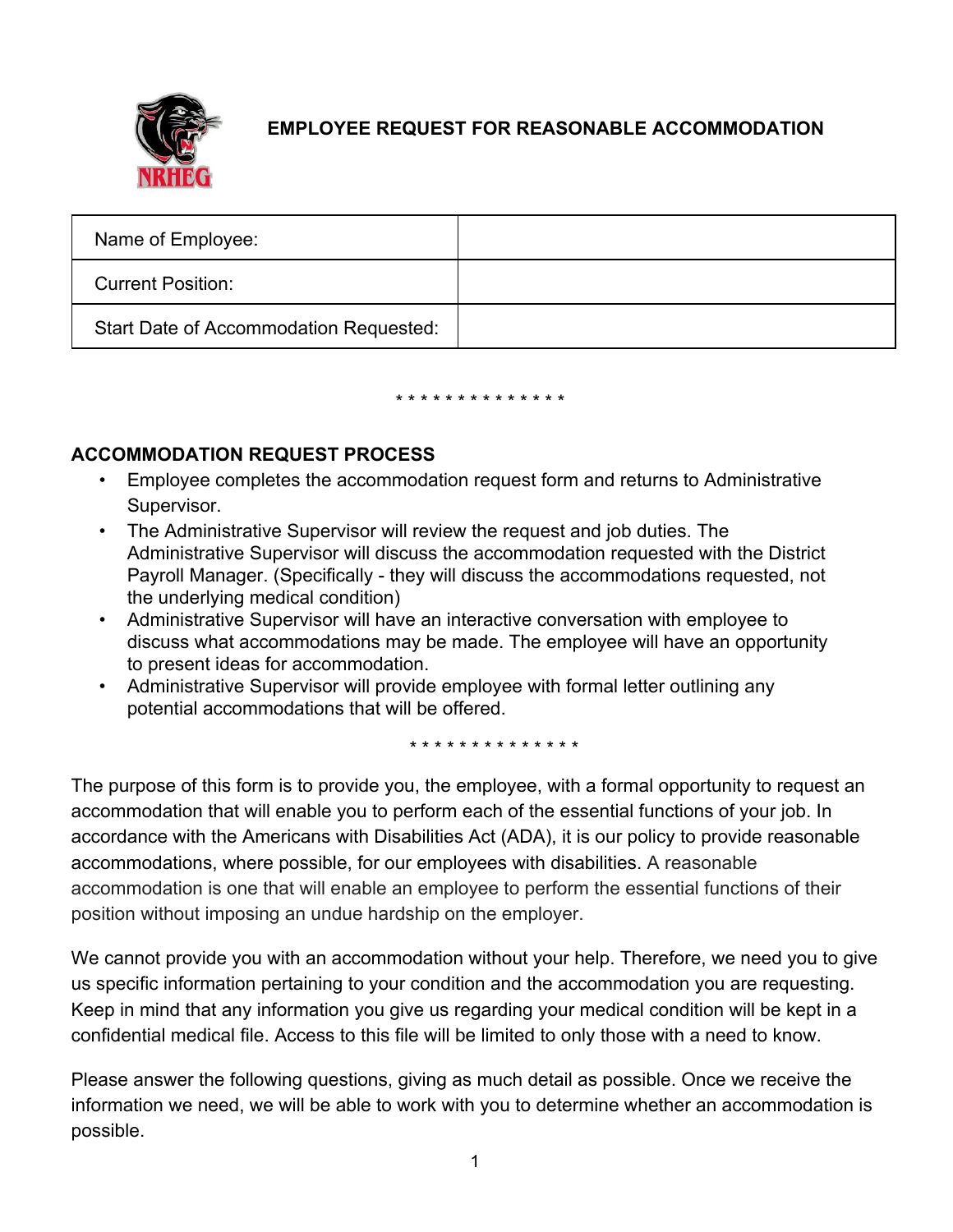1. Please identify and describe the nature of the disability or medical condition that requires the requested accommodation.

2. Please identify and describe what essential function(s) of your job are affected by your disability or medical condition.

3. Please identify and describe the accommodation you are requesting.

4. Please describe how the accommodation you are requesting will enable you to perform the essential function(s) of your job that have been affected by your disability or medical condition.

5. Please identify and describe any ways in which your ability to perform the essential functions of your job will be impaired, even with the requested accommodation.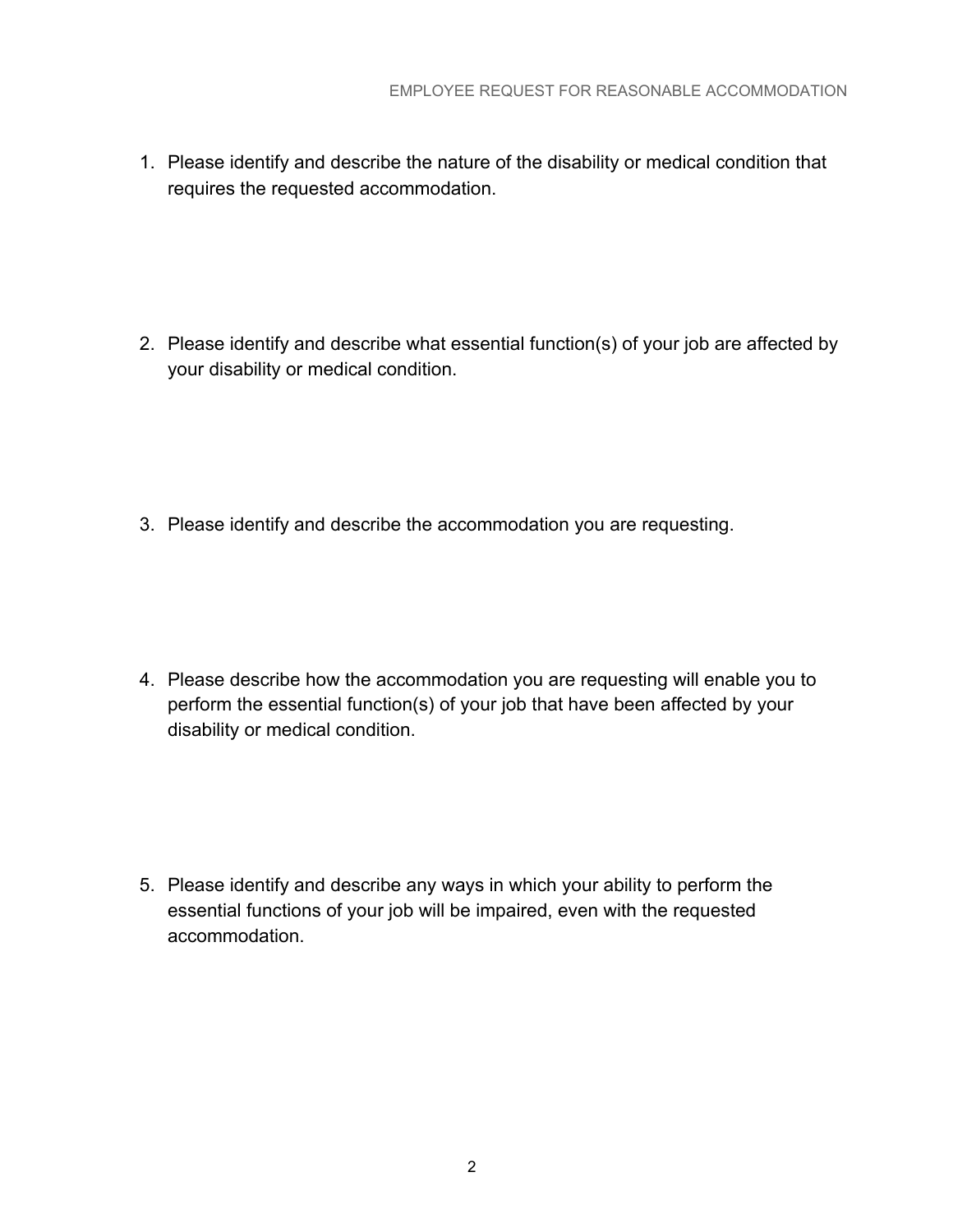- 6. Please identify and describe any known costs associated with your requested accommodation.
- 7. Please provide us with a completed Physician Accommodation Questionnaire from your physician (the Questionnaire is attached to this form).

Please note that simply completing this form does not mean we can or will provide the accommodation you are requesting, nor does it mean this is the only information we will need to evaluate your request. However, it is the essential first step in determining whether we can provide you with an accommodation.

Once we receive the information listed in this Request, we will schedule a time to review your condition and our options. Failure to provide the information requested in this form may prevent us from providing you with a reasonable accommodation.

| Date Submitted: | Signature: |       |
|-----------------|------------|-------|
|                 |            |       |
| Reviewed by:    |            | Date: |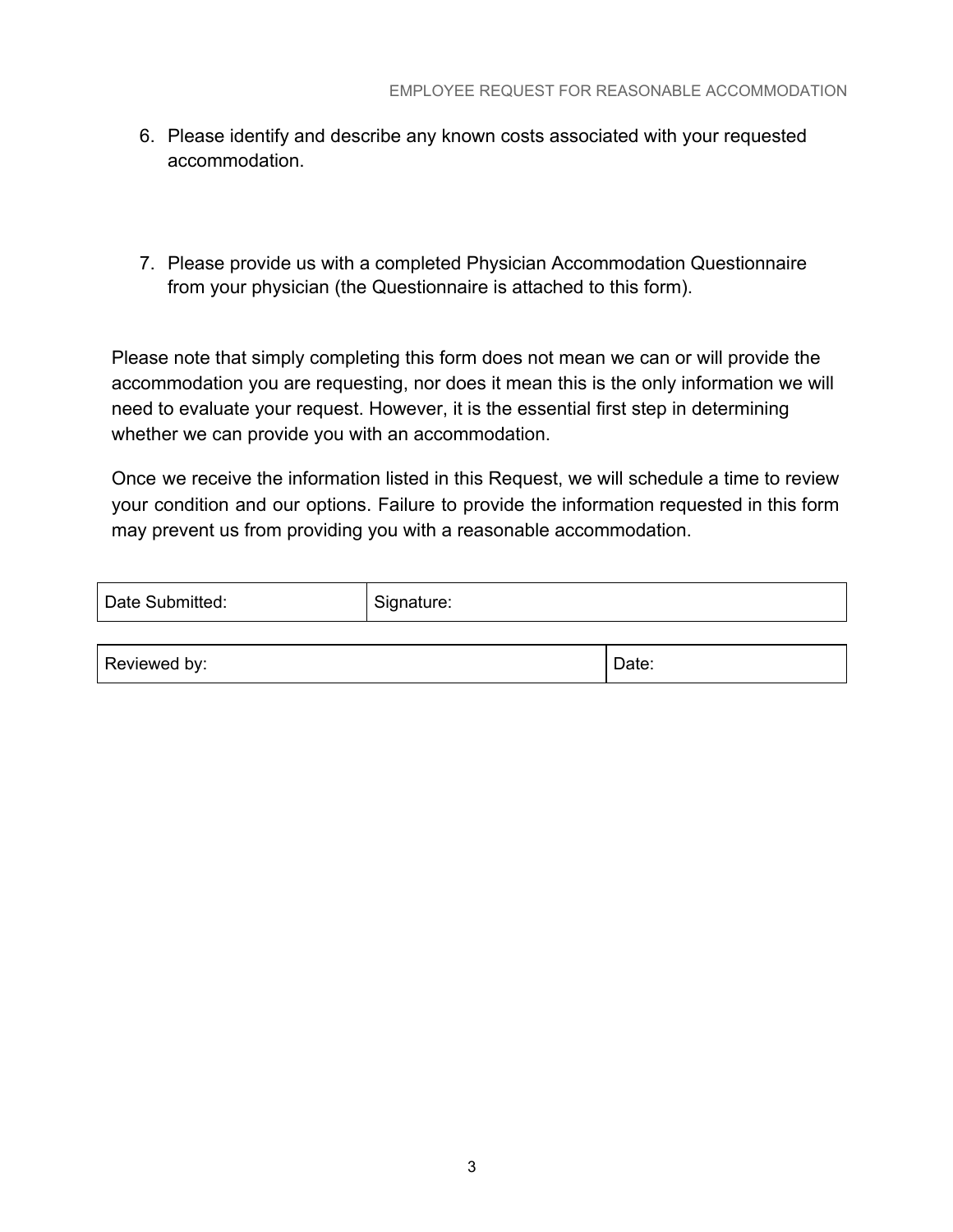## **PHYSICIAN QUESTIONNAIRE**

| Name of Patient/Employee: |  |
|---------------------------|--|
|                           |  |

| <b>Current Position:</b> |  |
|--------------------------|--|
|--------------------------|--|

\* \* \* \* \* \* \* \* \* \* \* \* \* \*

\_\_\_\_\_\_\_\_\_\_\_\_\_\_\_\_\_\_\_\_\_\_\_\_\_\_\_\_\_\_ , your patient (our employee), is in the process of requesting an accommodation in the workplace to help him or her to perform each of the essential functions of his or her job. In accordance with the Americans with Disabilities Act (ADA), it is our policy to provide reasonable accommodations, where possible, for our employees with disabilities.

In order for us to determine what accommodations may be possible, we are asking that you provide us with some basic information concerning the employee's medical condition and related restrictions, as well as any suggestions you may have regarding possible accommodations.

Ultimately, we are hoping we can work with the employee to reasonably remove any barriers that may be preventing him or her from performing the essential functions of the job. Thank you for taking the time to help us figure out what we can do for our employee.

- 1. Describe the nature of the disability or medical condition.
- 2. What is the expected duration of the disability or medical condition?
- 3. Describe in detail how the disability or medical condition limits or affects the employee in one or more *major life activities*.